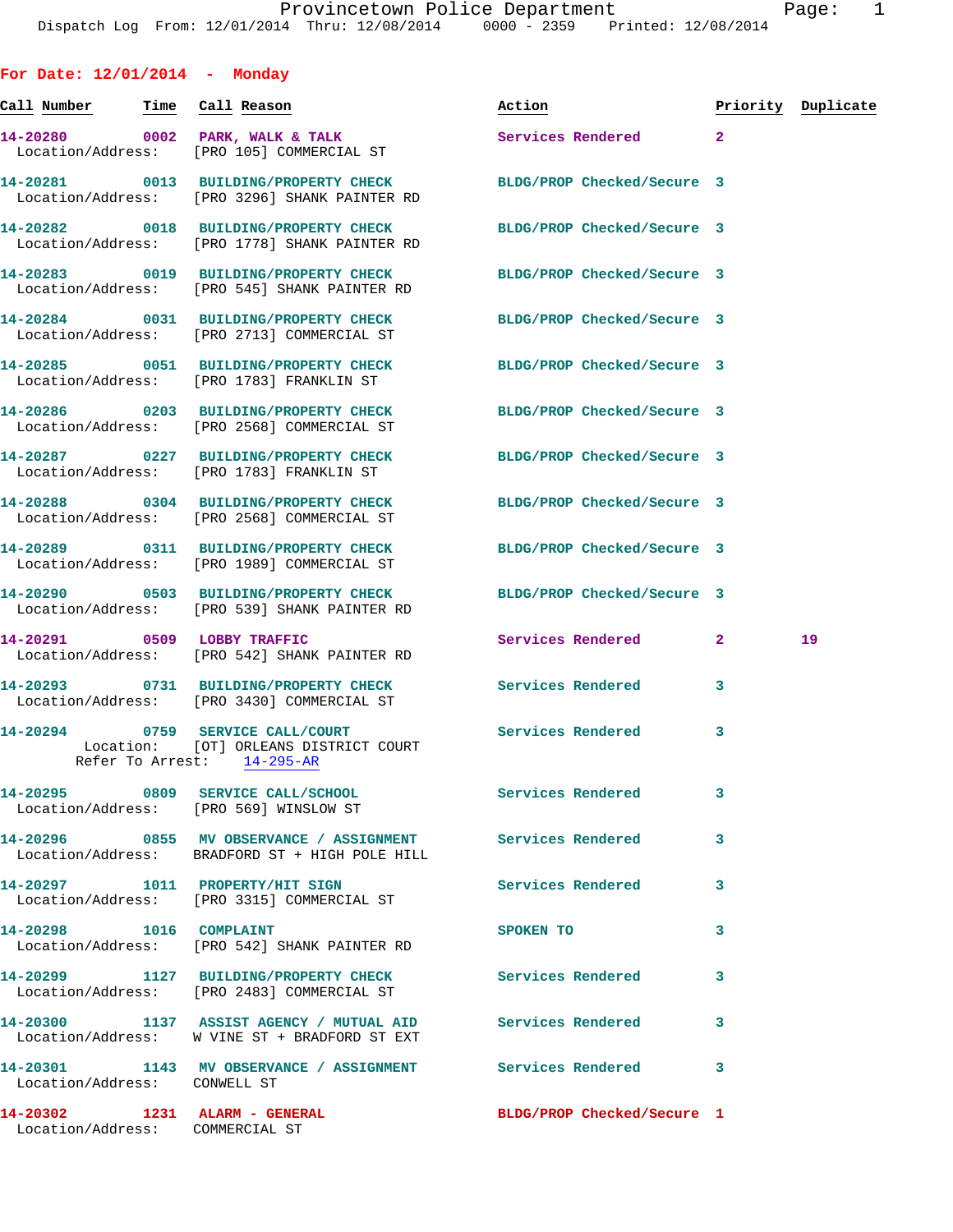**14-20303 1300 BUILDING/PROPERTY CHECK BLDG/PROP Checked/Secure 3**  Location/Address: [PRO 3259] MACMILLAN WHARF 14-20304 1350 PARK, WALK & TALK **Services Rendered** 2 Location/Address: [PRO 542] SHANK PAINTER RD **14-20305 1405 SUSPICIOUS ACTIVITY Investigated 2**  Location/Address: [PRO 1584] MONTELLO ST **14-20306 1413 COMPLAINT/CIVIL SPOKEN TO 3**  Location/Address: [PRO 3947] BRADFORD ST **14-20307 1511 ALARM - FIRE False Alarm 1**  Location/Address: [PRO 440] HARRY KEMP WAY **14-20308 1746 MV OBSERVANCE / ASSIGNMENT No Action Required 3**  Location/Address: [PRO 2001] CONWELL ST **14-20309 1801 BUILDING/PROPERTY CHECK BLDG/PROP Checked/Secure 3**  Location/Address: [PRO 571] ALDEN ST **14-20311 1914 BUILDING/PROPERTY CHECK BLDG/PROP Checked/Secure 3**  Location/Address: [PRO 444] HIGH POLE HILL **14-20312 1929 MV STOP VERBAL WARNING 3**  Location/Address: WINSLOW ST + BRADFORD ST **14-20313 1936 MV STOP VERBAL WARNING 3**  Location/Address: [PRO 2277] BRADFORD ST **14-20314 1946 BUILDING/PROPERTY CHECK BLDG/PROP Checked/Secure 3**  Location/Address: [PRO 3259] MACMILLAN WHARF **14-20315 2047 MV OBSERVANCE / ASSIGNMENT No Action Required 3**  Location/Address: RYDER ST + BRADFORD ST **14-20316 2049 BUILDING/PROPERTY CHECK BLDG/PROP Checked/Secure 3**  Location/Address: [PRO 3004] BRADFORD ST **14-20317 2055 MV STOP VERBAL WARNING 3**  Location/Address: PRINCE ST + BRADFORD ST **14-20318 2123 BUILDING/PROPERTY CHECK BLDG/PROP Checked/Secure 3**  Location/Address: [PRO 306] COMMERCIAL ST **14-20319 2127 BUILDING/PROPERTY CHECK BLDG/PROP Checked/Secure 3**  Location/Address: [PRO 175] COMMERCIAL ST **14-20320 2152 MEDICAL EMERGENCY Services Rendered 1**  Location/Address: [PRO 868] COMMERCIAL ST **14-20321 2227 LANDLORD/TENANT SPOKEN TO 2**  Location/Address: [PRO 3258] BRADFORD ST **14-20322 2332 BUILDING/PROPERTY CHECK Services Rendered 3**  Location/Address: [PRO 3430] COMMERCIAL ST 14-20323 2345 PARK, WALK & TALK **Services Rendered** 2 Location/Address: [PRO 105] COMMERCIAL ST **14-20324 2352 BUILDING/PROPERTY CHECK BLDG/PROP Checked/Secure 3**  Location/Address: [PRO 16] MAYFLOWER AVE **For Date: 12/02/2014 - Tuesday 14-20325 0001 BUILDING/PROPERTY CHECK Services Rendered 3**  Location/Address: [PRO 2977] COMMERCIAL ST

**14-20326 0012 BUILDING/PROPERTY CHECK Services Rendered 3**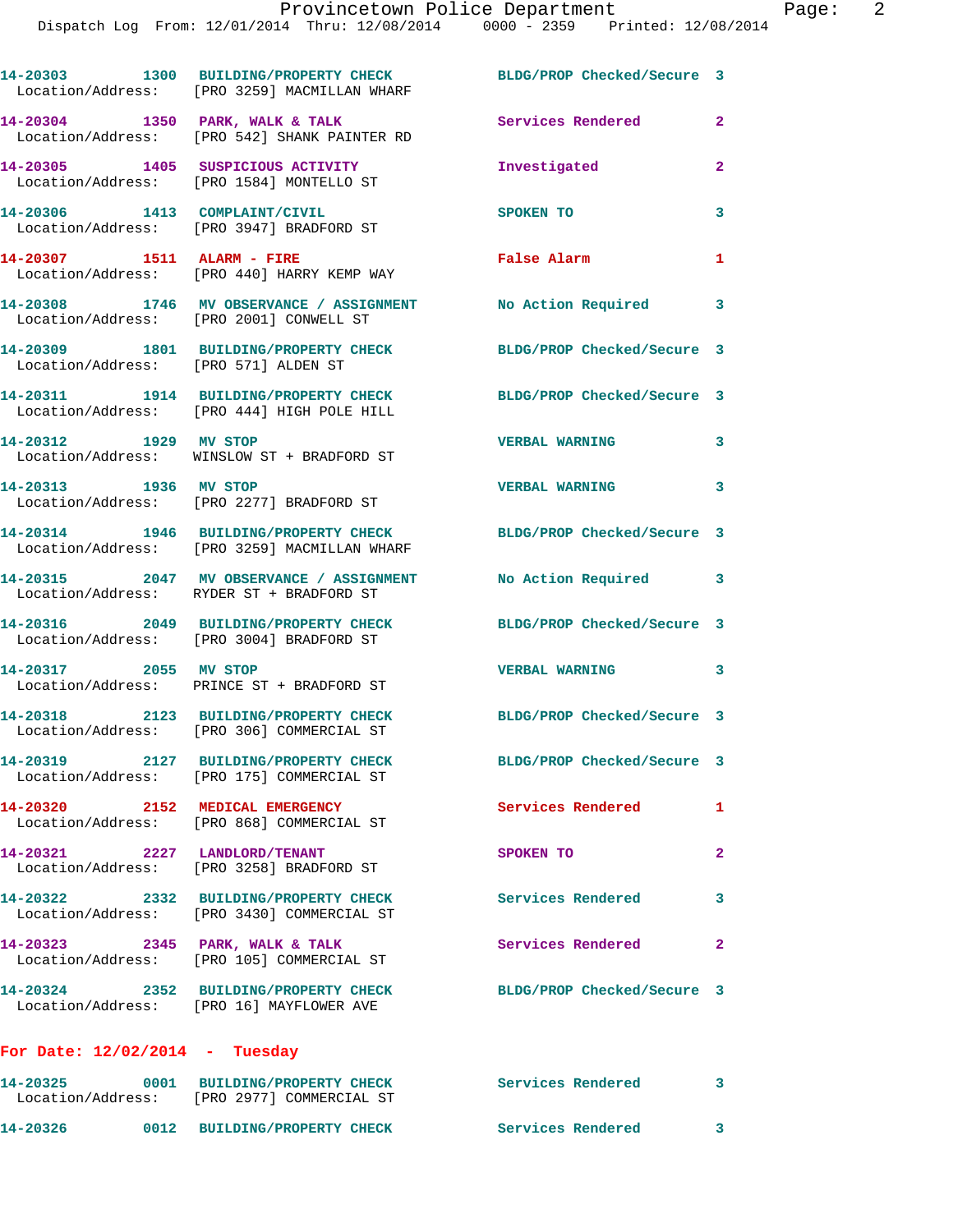|                                                        | Dispatch Log From: 12/01/2014 Thru: 12/08/2014 0000 - 2359 Printed: 12/08/2014                                   | Provincetown Police Department |              | Page: 3 |  |
|--------------------------------------------------------|------------------------------------------------------------------------------------------------------------------|--------------------------------|--------------|---------|--|
|                                                        | Location/Address: [PRO 2483] COMMERCIAL ST                                                                       |                                |              |         |  |
|                                                        | 14-20327 0018 BUILDING/PROPERTY CHECK BLDG/PROP Checked/Secure 3<br>Location/Address: [PRO 693] AUNT SUKEYS WAY  |                                |              |         |  |
|                                                        | 14-20328 0023 BUILDING/PROPERTY CHECK BLDG/PROP Checked/Secure 3<br>Location/Address: [PRO 519] RACE POINT RD    |                                |              |         |  |
| Location/Address: [PRO 521] ROUTE 6                    | 14-20329 0027 BUILDING/PROPERTY CHECK Services Rendered 3                                                        |                                |              |         |  |
|                                                        | 14-20330 0114 BUILDING/PROPERTY CHECK Services Rendered 3<br>Location/Address: [PRO 2490] PROVINCELANDS RD       |                                |              |         |  |
|                                                        | 14-20331 0229 BUILDING/PROPERTY CHECK BLDG/PROP Checked/Secure 3<br>Location/Address: [PRO 1783] FRANKLIN ST     |                                |              |         |  |
|                                                        | 14-20332 0345 BUILDING/PROPERTY CHECK BLDG/PROP Checked/Secure 3<br>Location/Address: [PRO 447] JEROME SMITH RD  |                                |              |         |  |
|                                                        | 14-20333 0505 BUILDING/PROPERTY CHECK BLDG/PROP Checked/Secure 3<br>Location/Address: [PRO 2206] COMMERCIAL ST   |                                |              |         |  |
|                                                        | 14-20334 0611 LOBBY TRAFFIC<br>Location/Address: [PRO 542] SHANK PAINTER RD                                      | Services Rendered 2            |              | 21      |  |
|                                                        | 14-20335 0652 SUDDEN DEATH<br>Location/Address: [PRO 868] COMMERCIAL ST                                          | Services Rendered 1            |              |         |  |
|                                                        | 14-20336 0746 BUILDING/PROPERTY CHECK Services Rendered 3<br>Location/Address: [PRO 2977] COMMERCIAL ST          |                                |              |         |  |
|                                                        | 14-20337 0800 COMPLAINT<br>Location/Address: [PRO 182] COMMERCIAL ST                                             | SPOKEN TO                      | 3            |         |  |
| 14-20338 0825 SERVICE CALL                             | Location/Address: [PRO 569] WINSLOW ST                                                                           | Services Rendered 3            |              |         |  |
| Location/Address: [PRO 2513] ROUTE 6                   | 14-20340 0854 ASSIST AGENCY / MUTUAL AID Services Rendered 3                                                     |                                |              |         |  |
|                                                        | 14-20341 0909 BUILDING/PROPERTY CHECK BLDG/PROP Checked/Secure 3<br>Location/Address: [PRO 3259] MACMILLAN WHARF |                                |              |         |  |
|                                                        | 14-20342 1006 MV OBSERVANCE / ASSIGNMENT Services Rendered 3<br>Location/Address: HIGH POLE HL + BRADFORD ST     |                                |              |         |  |
|                                                        | 14-20343 1010 PARK, WALK & TALK<br>Location/Address: [PRO 542] SHANK PAINTER RD                                  | <b>Services Rendered</b>       | $\mathbf{2}$ |         |  |
|                                                        | 14-20344 1018 ALARM TESTING<br>Location/Address: [PRO 425] COURT ST                                              | No Action Required             | $\mathbf{1}$ |         |  |
|                                                        | 14-20345 1045 MV OBSERVANCE / ASSIGNMENT Services Rendered 3<br>Location/Address: HOWLAND ST + HARRY KEMP WAY    |                                |              |         |  |
|                                                        | 14-20346 1102 BUILDING/PROPERTY CHECK Services Rendered 3<br>Location/Address: [PRO 3259] MACMILLAN WHARF        |                                |              |         |  |
| 14-20347 1113 MV STOP<br>Location/Address: BRADFORD ST |                                                                                                                  | VERBAL WARNING 3               |              |         |  |
| Location/Address: SHANK PAINTER RD                     | 14-20348 1139 MV OBSERVANCE / ASSIGNMENT Services Rendered                                                       |                                | 3            |         |  |
| 14-20349 1302 FOLLOW UP                                | Location/Address: [PRO 542] SHANK PAINTER RD<br>Refer To Arrest: 14-295-AR                                       | Services Rendered 2            |              |         |  |
|                                                        | 14-20351 1405 MV OBSERVANCE / ASSIGNMENT Services Rendered 3<br>Location/Address: MILLER HILL RD + BRADFORD ST   |                                |              |         |  |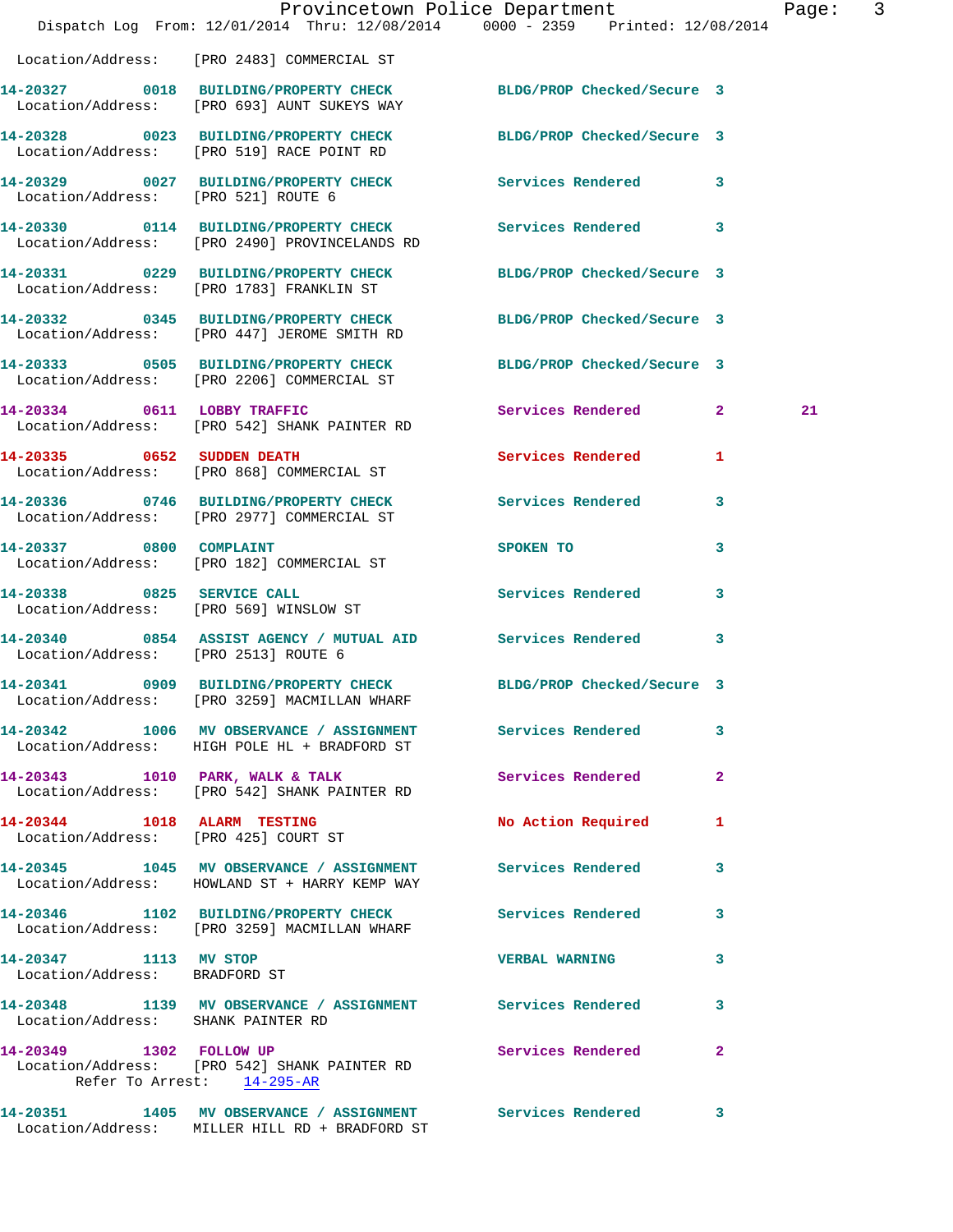Dispatch Log From: 12/01/2014 Thru: 12/08/2014 0000 - 2359 Printed: 12/08/2014

|                    | 14-20352 1530 MV OBSERVANCE / ASSIGNMENT Services Rendered 3<br>Location/Address: [PRO 2513] ROUTE 6                              |                         |              |    |
|--------------------|-----------------------------------------------------------------------------------------------------------------------------------|-------------------------|--------------|----|
|                    | 14-20353 1624 FAIL TO DISPLAY<br>Location/Address: [PRO 451] JOHNSON ST                                                           | <b>VERBAL WARNING</b>   | 3            |    |
|                    | 14-20354 1641 BUILDING/PROPERTY CHECK BLDG/PROP Checked/Secure 3<br>Location/Address: [PRO 16] MAYFLOWER AVE                      |                         |              |    |
|                    | 14-20355 1652 MV OBSERVANCE / ASSIGNMENT Services Rendered 3<br>Location/Address: [PRO 606] CONWELL ST                            |                         |              |    |
|                    | 14-20356 1716 MV OBSERVANCE / ASSIGNMENT BLDG/PROP Checked/Secure 3<br>Location/Address: [PRO 3359] HARRY KEMP WAY                |                         |              |    |
|                    | 14-20357 1736 MV OBSERVANCE / ASSIGNMENT Services Rendered 3<br>Location/Address: [PRO 94] BRADFORD ST                            |                         |              |    |
|                    | 14-20358 1814 FAIL TO DISPLAY<br>Location/Address: MONTELLO ST + BRADFORD ST                                                      | <b>VERBAL WARNING</b>   | 3            |    |
|                    | 14-20359 2005 FALL<br>Location/Address: [PRO 3305] COURT ST                                                                       | Services Rendered 1     |              |    |
|                    | 14-20360 2100 BUILDING/PROPERTY CHECK BLDG/PROP Checked/Secure 3<br>Location/Address: [PRO 306] COMMERCIAL ST                     |                         |              |    |
| 14-20361 2220 FALL | Location/Address: [PRO 3632] COMMERCIAL ST                                                                                        | Services Rendered 1     |              |    |
|                    | For Date: $12/03/2014$ - Wednesday                                                                                                |                         |              |    |
|                    | $14-20364$ 0025 PARK, WALK & TALK<br>Location/Address: [PRO 105] COMMERCIAL ST                                                    | Services Rendered       | $\mathbf{2}$ |    |
|                    | 14-20365 0034 MEDICAL/HAND LACERATON Arrest(s) Made<br>Location/Address: [PRO 542] SHANK PAINTER RD<br>Refer To Arrest: 14-298-AR |                         | 1            |    |
|                    | 14-20366 0104 LOBBY TRAFFIC<br>Location/Address: [PRO 542] SHANK PAINTER RD                                                       | Services Rendered 2     |              | 19 |
|                    | 14-20367 0409 BUILDING/PROPERTY CHECK Services Rendered 3<br>Location/Address: [PRO 539] SHANK PAINTER RD                         |                         |              |    |
|                    | 14-20368 0456 BUILDING/PROPERTY CHECK BLDG/PROP Checked/Secure 3<br>Location/Address: [PRO 2483] COMMERCIAL ST                    |                         |              |    |
|                    | 14-20369 0510 ASSIST CITIZEN/WELL BEING CHEC Services Rendered<br>Location/Address: [PRO 2490] PROVINCELANDS RD                   |                         | 3            |    |
|                    | 14-20370 0825 ASSIST AGENCY / MUTUAL AID Vehicle Towed<br>Location/Address: [PRO 2500] COMMERCIAL ST                              |                         | 3            |    |
|                    | 14-20371 0856 BIKE/DPW REMOVAL<br>Location/Address: [PRO 2539] RYDER ST EXT                                                       | Services Rendered       | 2            |    |
|                    | 14-20372 0912 ALARM/ELEVATOR TESTING No Action Required<br>Location/Address: [PRO 2] ALDEN ST                                     |                         | 1            |    |
|                    | 14-20373 1035 MEDICAL/D.O.T.<br>Location/Address: [PRO 3222] ALDEN ST                                                             | Transported to Hospital | 1            |    |
|                    | 14-20374 1044 TAG ABANDONED BIKES<br>Location/Address: [PRO 2539] RYDER ST EXT                                                    | Services Rendered       | 2            |    |
|                    | $14-20376$ 1156 ALARM - FIRE<br>Location/Address: OLD COLONY WAY                                                                  | False Alarm             | 1            |    |
|                    |                                                                                                                                   |                         |              |    |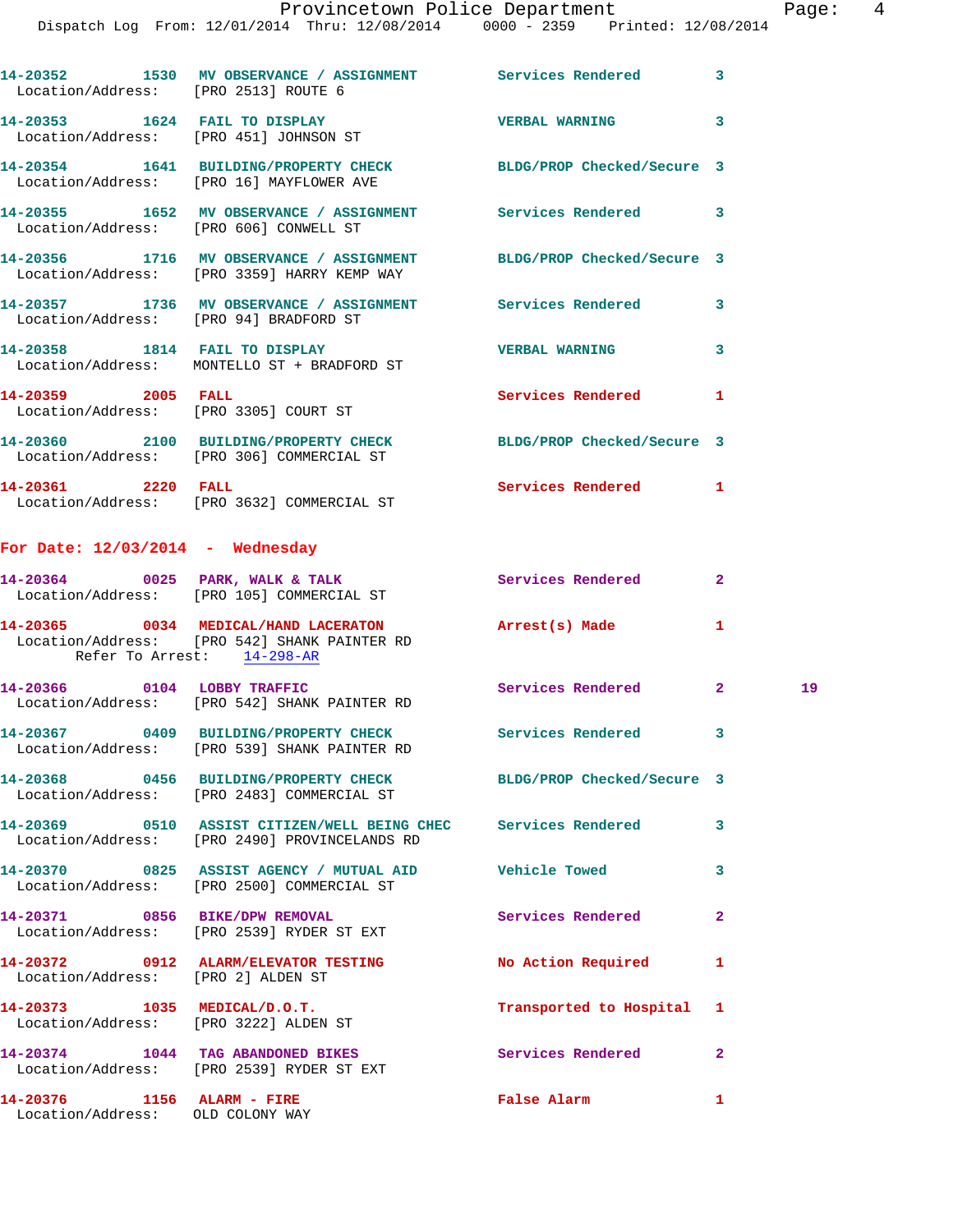|                                    | Provincetown Police Department<br>Dispatch Log From: 12/01/2014 Thru: 12/08/2014 0000 - 2359 Printed: 12/08/2014 |                            |                | Page: 5         |  |
|------------------------------------|------------------------------------------------------------------------------------------------------------------|----------------------------|----------------|-----------------|--|
|                                    | 14-20378 1239 FOLLOW UP Services Rendered 2<br>Location/Address: [PRO 440] HARRY KEMP WAY                        |                            |                |                 |  |
|                                    | 14-20379 1320 FIREARMS / WEAPONS Services Rendered 2<br>Location/Address: [PRO 542] SHANK PAINTER RD             |                            |                |                 |  |
|                                    | 14-20380 1457 CHEST PAINS/TRANSPORT<br>Location/Address: [PRO 1061] PILGRIM HEIGHTS RD                           | Transported to Hospital 1  |                |                 |  |
|                                    | 14-20381 1516 EVALUATION<br>Location/Address: [PRO 542] SHANK PAINTER RD                                         | Services Rendered 1        |                |                 |  |
|                                    | 14-20383 1746 911 CALL FOR HELP<br>Location/Address: [PRO 175] COMMERCIAL ST                                     | Services Rendered 1        |                | $\mathbf{1}$    |  |
|                                    | 14-20384 1831 BURGLAR ALARM<br>Location/Address: [PRO 285] COMMERCIAL ST                                         | BLDG/PROP Checked/Secure 1 |                |                 |  |
|                                    | 14-20385 1848 BUILDING/PROPERTY CHECK Services Rendered 3<br>Location/Address: [PRO 2490] PROVINCELANDS RD       |                            |                |                 |  |
| Location/Address: COMMERCIAL ST    | 14-20386 1916 PARKED MV COMPLAINT Services Rendered                                                              |                            | $\overline{2}$ |                 |  |
|                                    | 14-20387 2006 MV OBSERVANCE / ASSIGNMENT Services Rendered 3<br>Location/Address: [PRO 3430] COMMERCIAL ST       |                            |                |                 |  |
|                                    | 14-20388 2240 ASSIST AGENCY / U.S.C.G. Services Rendered 3<br>Location/Address: [PRO 3259] MACMILLAN WHARF       |                            |                |                 |  |
| For Date: $12/04/2014$ - Thursday  |                                                                                                                  |                            |                |                 |  |
|                                    | 14-20389 0029 PARK, WALK & TALK<br>Location/Address: [PRO 539] SHANK PAINTER RD                                  | Services Rendered 2        |                |                 |  |
|                                    | 14-20390 0032 BUILDING/PROPERTY CHECK BLDG/PROP Checked/Secure 3<br>Location/Address: [PRO 99] COMMERCIAL ST     |                            |                |                 |  |
|                                    | 14-20391 0035 BUILDING/PROPERTY CHECK Services Rendered 3<br>Location/Address: [PRO 2898] JEROME SMITH RD        |                            |                |                 |  |
|                                    | 14-20392 0040 MV OBSERVANCE / ASSIGNMENT Services Rendered 3<br>Location/Address: [PRO 2489] BRADFORD ST         |                            |                |                 |  |
|                                    | 14-20393 0041 MV OBSERVANCE / ASSIGNMENT Services Rendered 3<br>Location/Address: HOWLAND ST + BRADFORD ST       |                            |                |                 |  |
|                                    | 14-20394 0108 LOBBY TRAFFIC<br>Location/Address: [PRO 542] SHANK PAINTER RD                                      | Services Rendered 2        |                | 17 <sub>1</sub> |  |
| Location/Address: [PRO 2] ALDEN ST | 14-20395 0130 BUILDING/PROPERTY CHECK BLDG/PROP Checked/Secure 3                                                 |                            |                |                 |  |
|                                    | 14-20397 0138 PARK, WALK & TALK<br>Location/Address: [PRO 539] SHANK PAINTER RD                                  | Services Rendered 2        |                |                 |  |
|                                    | 14-20396 0141 BUILDING/PROPERTY CHECK BLDG/PROP Checked/Secure 3<br>Location/Address: [PRO 16] MAYFLOWER AVE     |                            |                |                 |  |
|                                    | 14-20398 0510 BUILDING/PROPERTY CHECK BLDG/PROP Checked/Secure 3<br>Location/Address: [PRO 379] COMMERCIAL ST    |                            |                |                 |  |
|                                    | 14-20399 0517 MV OBSERVANCE / ASSIGNMENT Services Rendered<br>Location/Address: [PRO 2494] BRADFORD ST           |                            | 3              |                 |  |
|                                    | 14-20400 0526 BUILDING/PROPERTY CHECK Services Rendered 3<br>Location/Address: [PRO 2206] COMMERCIAL ST          |                            |                |                 |  |
|                                    | 14-20401 0604 BUILDING/PROPERTY CHECK Services Rendered 3                                                        |                            |                |                 |  |

Location/Address: [PRO 564] BAYBERRY AVE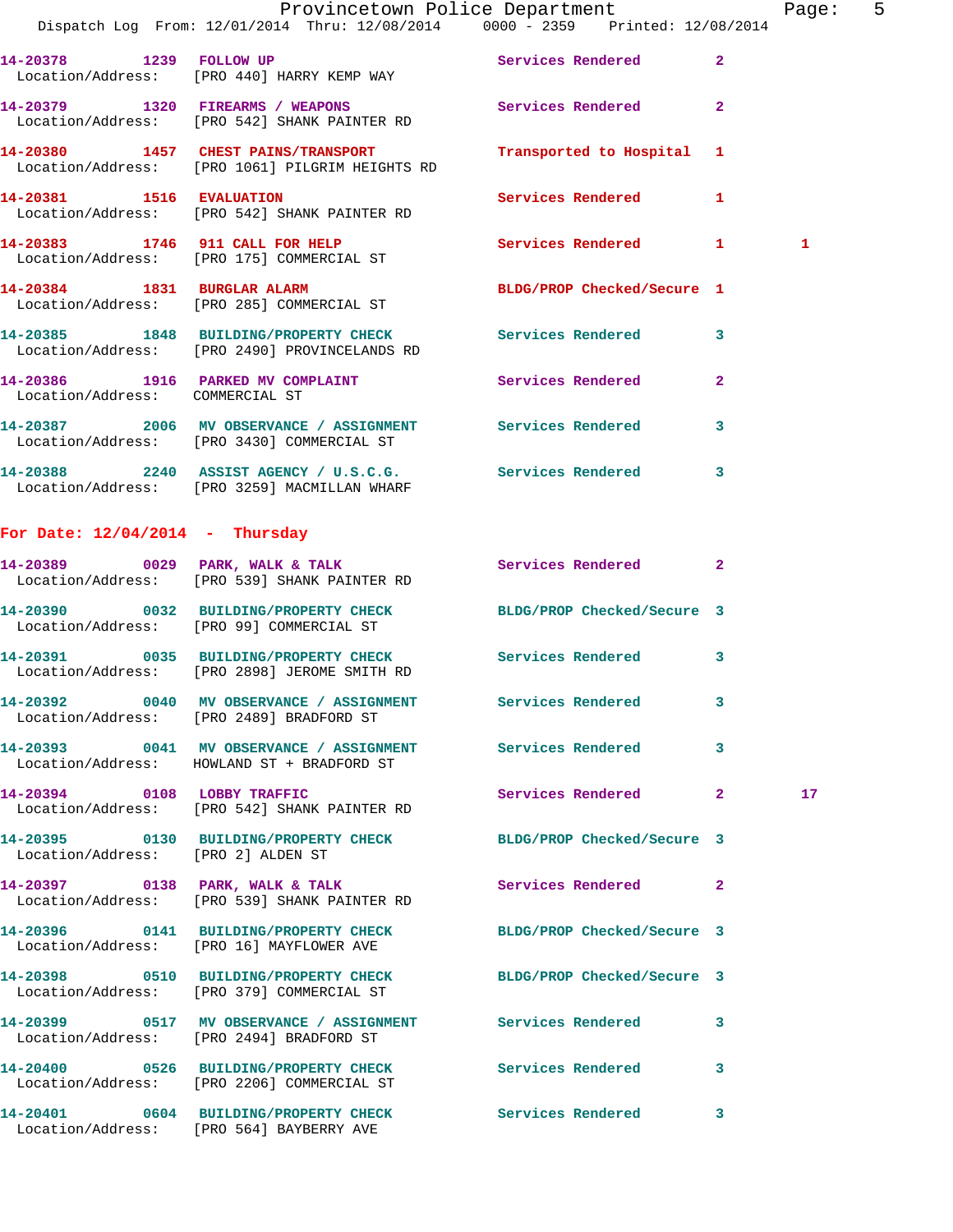|                                                                                                        | 14-20402 0617 TRAFFIC<br>Location/Address: [PRO 204] COMMERCIAL ST                                          | No Action Required 3       |                |
|--------------------------------------------------------------------------------------------------------|-------------------------------------------------------------------------------------------------------------|----------------------------|----------------|
|                                                                                                        | 14-20403 0815 SERVICE CALL/SCHOOL<br>Location/Address: [PRO 569] WINSLOW ST                                 | Services Rendered          | 3              |
|                                                                                                        | 14-20404 0835 MV COMPLAINT<br>Location/Address: FREEMAN ST + COMMERCIAL ST                                  | Services Rendered          | $\mathbf{2}$   |
|                                                                                                        | 14-20405 0921 BUILDING/PROPERTY CHECK<br>Location/Address: [PRO 564] BAYBERRY AVE                           | BLDG/PROP Checked/Secure 3 |                |
|                                                                                                        | 14-20406 0926 FOLLOW UP<br>Location/Address: [PRO 3296] SHANK PAINTER RD                                    | Services Rendered          | $\overline{a}$ |
| 14-20407 1008 ANIMAL CALL                                                                              | Location/Address: [PRO 695] AUNT SUKEYS WAY                                                                 | Services Rendered          | $\overline{a}$ |
|                                                                                                        | 14-20408    1041    ALARM - GENERAL<br>Location/Address: [PRO 3015] BRADFORD ST                             | Services Rendered          | 1              |
|                                                                                                        | 14-20409 1134 MV OBSERVANCE / ASSIGNMENT<br>Location/Address: HARRY KEMP WAY + AUNT SUKEYS WAY              | <b>Services Rendered</b>   | 3              |
| 14-20411 1149 MV STOP                                                                                  | Location/Address: [PRO 2818] CONWELL ST                                                                     | Services Rendered          | 3              |
|                                                                                                        | 14-20410 1150 BUILDING/PROPERTY CHECK<br>Location/Address: [PRO 447] JEROME SMITH RD                        | BLDG/PROP Checked/Secure 3 |                |
|                                                                                                        | 14-20412 1150 MEDICAL EMERGENCY/D.O.T.<br>Location/Address: [PRO 440] HARRY KEMP WAY                        | Transported to Hospital 1  |                |
| 14-20413 1200 MV STOP<br>Location/Address: [PRO 2518] ROUTE 6                                          |                                                                                                             | Citation/Warning Issued 3  |                |
| 14-20414 1205 MV STOP<br>Location/Address: [PRO 2513] ROUTE 6                                          |                                                                                                             | <b>VERBAL WARNING</b>      | 3              |
|                                                                                                        | 14-20416 1330 BUILDING/PROPERTY CHECK<br>Location/Address: [PRO 3259] MACMILLAN WHARF                       | BLDG/PROP Checked/Secure 3 |                |
|                                                                                                        | 14-20417 1509 LOCKBOX INSTALLATION<br>Location/Address: [PRO 3780] MEADOW RD                                | Services Rendered 3        |                |
| 14-20418   1514   MV   ACCIDENT<br>Location/Address: [PRO 81] CENTER ST<br>Refer To Accident: 14-68-AC |                                                                                                             | Services Rendered          | $\mathbf{1}$   |
| 14-20419 1525 OPEN DOOR<br>Location/Address: [PRO 1599] RACE RD                                        |                                                                                                             | <b>Services Rendered</b>   | 3              |
| Location/Address: HOWLAND ST                                                                           | 14-20420 1622 MV OBSERVANCE / ASSIGNMENT Services Rendered 3                                                |                            |                |
|                                                                                                        | 14-20421 1640 MV OBSERVANCE / ASSIGNMENT Services Rendered<br>Location/Address: [PRO 2645] SHANK PAINTER RD |                            | 3              |
|                                                                                                        | 14-20422 1750 BUILDING/PROPERTY CHECK<br>Location/Address: [PRO 444] HIGH POLE HILL                         | BLDG/PROP Checked/Secure 3 |                |
| 14-20423 1813 TOYS FOR TOTS                                                                            | Location/Address: [PRO 3296] SHANK PAINTER RD                                                               | Services Rendered          | 3              |
| 14-20424 1907 FAIL TO DISPLAY                                                                          | Location/Address: [PRO 539] SHANK PAINTER RD                                                                | <b>VERBAL WARNING</b>      | 3              |
|                                                                                                        | 14-20425 1909 MV OBSERVANCE / ASSIGNMENT Services Rendered 3<br>Location/Address: [PRO 1645] HARRY KEMP WAY |                            |                |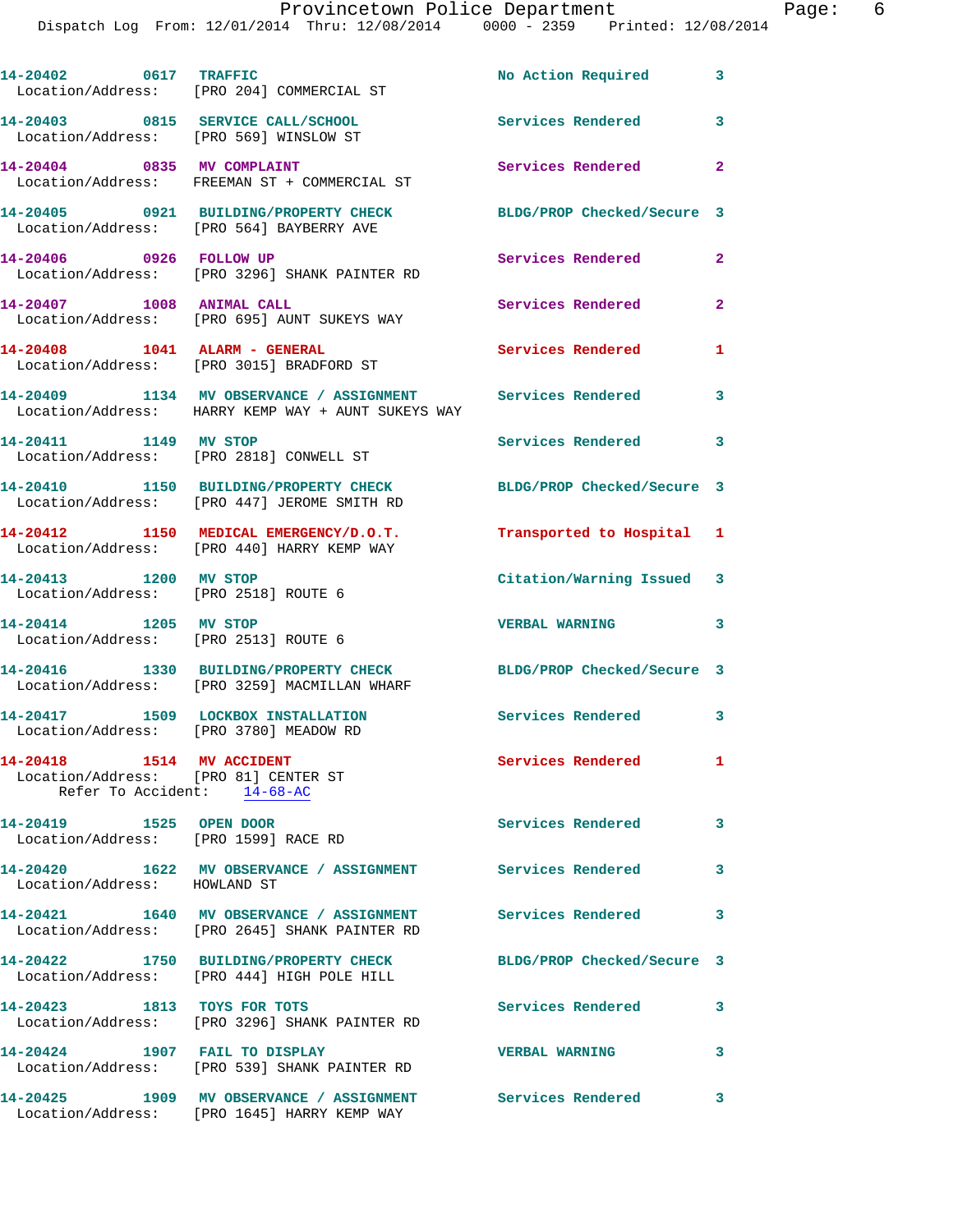|                                 |                                                                                                                   | Provincetown Police Department Fage:                                           | $\overline{7}$ |
|---------------------------------|-------------------------------------------------------------------------------------------------------------------|--------------------------------------------------------------------------------|----------------|
|                                 |                                                                                                                   | Dispatch Log From: 12/01/2014 Thru: 12/08/2014 0000 - 2359 Printed: 12/08/2014 |                |
|                                 | 14-20426 1949 BUILDING/PROPERTY CHECK BLDG/PROP Checked/Secure 3<br>Location/Address: [PRO 3770] COMMERCIAL ST    |                                                                                |                |
|                                 | 14-20427 2032 BUILDING/PROPERTY CHECK BLDG/PROP Checked/Secure 3<br>Location/Address: [PRO 3737] BRADFORD ST      |                                                                                |                |
|                                 | 14-20428 2106 PARK, WALK & TALK Services Rendered 2<br>Location/Address: [PRO 539] SHANK PAINTER RD               |                                                                                |                |
|                                 | 14-20429 2141 MV OBSERVANCE / ASSIGNMENT Services Rendered 3<br>Location/Address: [PRO 447] JEROME SMITH RD       |                                                                                |                |
|                                 | 14-20430 2250 COMPLAINT<br>Location/Address: [PRO 272] COMMERCIAL ST                                              | SPOKEN TO<br>$\mathbf{3}$                                                      |                |
| For Date: $12/05/2014$ - Friday |                                                                                                                   |                                                                                |                |
|                                 | 14-20431 0059 LOBBY TRAFFIC<br>Location/Address: [PRO 542] SHANK PAINTER RD                                       | Services Rendered 2                                                            | 23             |
|                                 | 14-20432 0110 BUILDING/PROPERTY CHECK BLDG/PROP Checked/Secure 3<br>Location/Address: [PRO 94] BRADFORD ST        |                                                                                |                |
|                                 | 14-20433 0114 MV OBSERVANCE / ASSIGNMENT Services Rendered 3<br>Location/Address: [PRO 3231] BRADFORD ST          |                                                                                |                |
|                                 | 14-20434 0131 BUILDING/PROPERTY CHECK BLDG/PROP Checked/Secure 3<br>Location/Address: [PRO 519] RACE POINT RD     |                                                                                |                |
|                                 | 14-20435 0136 BUILDING/PROPERTY CHECK BLDG/PROP Checked/Secure 3<br>Location/Address: [PRO 447] JEROME SMITH RD   |                                                                                |                |
|                                 | 14-20436 0151 BUILDING/PROPERTY CHECK Services Rendered 3<br>Location/Address: [PRO 1989] COMMERCIAL ST           |                                                                                |                |
|                                 | 14-20437 0236 BUILDING/PROPERTY CHECK BLDG/PROP Checked/Secure 3<br>Location/Address: [PRO 1783] FRANKLIN ST      |                                                                                |                |
|                                 | 14-20438 0243 BUILDING/PROPERTY CHECK Services Rendered 3<br>Location/Address: [PRO 106] COMMERCIAL ST            |                                                                                |                |
|                                 | 14-20439 0323 BUILDING/PROPERTY CHECK<br>Location/Address: [PRO 440] HARRY KEMP WAY                               | BLDG/PROP Checked/Secure 3                                                     |                |
|                                 | 14-20440 0347 BUILDING/PROPERTY CHECK BLDG/PROP Checked/Secure 3<br>Location/Address: [PRO 3471] BRADFORD ST EXT  |                                                                                |                |
|                                 | 14-20441 0510 BUILDING/PROPERTY CHECK BLDG/PROP Checked/Secure 3<br>Location/Address: [PRO 1778] SHANK PAINTER RD |                                                                                |                |
|                                 | 14-20442 0516 MV OBSERVANCE / ASSIGNMENT Services Rendered 3<br>Location/Address: [PRO 1566] CONWELL ST           |                                                                                |                |
|                                 | 14-20444 0556 PARK, WALK & TALK<br>Location/Address: [PRO 516] RACE POINT RD                                      | Services Rendered 2                                                            |                |
|                                 | 14-20445 0751 BUILDING/PROPERTY CHECK BLDG/PROP Checked/Secure 3<br>Location/Address: [PRO 2206] COMMERCIAL ST    |                                                                                |                |
|                                 | 14-20447 0800 ASSIST AGENCY / MUTUAL AID Services Rendered 3<br>Location/Address: [PRO 105] COMMERCIAL ST         |                                                                                |                |
|                                 | 14-20446 0812 SERVICE CALL/SCHOOL 5ervices Rendered 3<br>Location/Address: [PRO 569] WINSLOW ST                   |                                                                                |                |
|                                 | 14-20448 0909 BUILDING/PROPERTY CHECK Services Rendered 3<br>Location/Address: [PRO 3259] MACMILLAN WHARF         |                                                                                |                |
| 14-20449 0922 MV STOP           | Location/Address: [PRO 2513] ROUTE 6                                                                              | <b>VERBAL WARNING</b><br>$\mathbf{3}$                                          |                |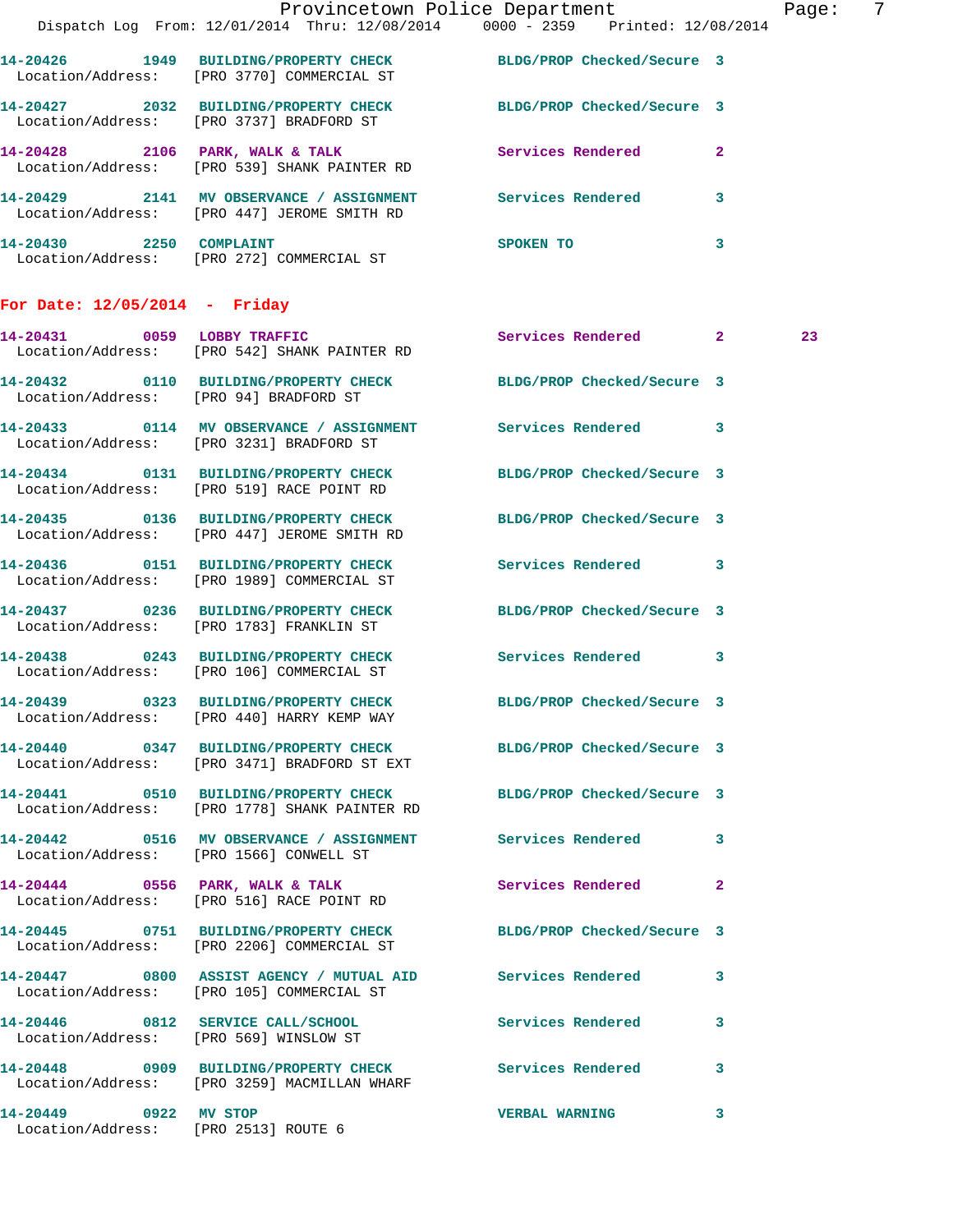|                                                                    | 14-20450 1033 SERVICE CALL/FINGERPRINTS Services Rendered 3<br>Location/Address: [PRO 542] SHANK PAINTER RD |                                   |                |
|--------------------------------------------------------------------|-------------------------------------------------------------------------------------------------------------|-----------------------------------|----------------|
| 14-20451   1041   FOLLOW UP/BAILED<br>Refer To Arrest: 14-298-AR   | Location/Address: [PRO 542] SHANK PAINTER RD                                                                | <b>Services Rendered</b>          | $\mathbf{2}$   |
| 14-20452 1052 FOLLOW UP<br>Location/Address: [PRO 3189] MEADOW RD  | Refer To Arrest: 14-298-AR                                                                                  | SPOKEN TO                         | $\overline{2}$ |
|                                                                    | 14-20453 1128 PARK, WALK & TALK<br>Location/Address: [PRO 175] COMMERCIAL ST                                | Services Rendered 2               |                |
| Location/Address: RACE POINT RD                                    | 14-20454 1129 MV OBSERVANCE / ASSIGNMENT Citation/Warning Issued 3                                          |                                   |                |
| 14-20455 1138 MV STOP                                              | Location/Address: [PRO 518] RACE POINT RD                                                                   | <b>VERBAL WARNING</b>             | 3              |
|                                                                    | 14-20456 1230 MEDICAL EMERGENCY/D.O.T.<br>Location/Address: [PRO 440] HARRY KEMP WAY                        | Transported to Hospital 1         |                |
|                                                                    | 14-20458 1307 BUILDING/PROPERTY CHECK<br>Location/Address: [PRO 2483] COMMERCIAL ST                         | <b>Services Rendered</b>          | 3              |
| 14-20459 1330 SERVICE CALL<br>Refer To Arrest: 14-298-AR           | Location/Address: [PRO 3189] MEADOW RD                                                                      | Services Rendered                 | 3              |
| 14-20460 1338 MV VANDALISM                                         | Location/Address: [PRO 306] COMMERCIAL ST                                                                   | Services Rendered 2               |                |
| Location/Address: COMMERCIAL ST                                    | 14-20461 1433 BUILDING/PROPERTY CHECK                                                                       | BLDG/PROP Checked/Secure 3        |                |
| Location/Address: [PRO 3780] MEADOW RD                             | 14-20462 1638 EMERGENCY 209A ORDER                                                                          | Services Rendered 3               |                |
|                                                                    | 14-20463 1704 BUILDING/PROPERTY CHECK<br>Location/Address: [PRO 564] BAYBERRY AVE                           | BLDG/PROP Checked/Secure 3        |                |
| 14-20465 1728 TRESPASS<br>Location/Address: [PRO 1662] PEARL ST    |                                                                                                             | <b>SPOKEN TO</b>                  | $\mathbf{2}$   |
| 14-20466<br>Location/Address: [PRO 571] ALDEN ST                   | 1800 BUILDING/PROPERTY CHECK                                                                                | BLDG/PROP Checked/Secure 3        |                |
|                                                                    | 14-20467 1858 SUSPICIOUS ACTIVITY<br>Location/Address: [PRO 3296] SHANK PAINTER RD                          | Unfounded                         | $\mathbf{2}$   |
| 14-20468 2016 MV ACCIDENT                                          | Location/Address: CARVER ST + COMMERCIAL ST                                                                 | <b>GONE ON ARRIVAL</b>            | 1              |
| Location/Address: [PRO 3780] MEADOW RD                             |                                                                                                             | BLDG/PROP Checked/Secure 3        |                |
|                                                                    | 14-20470 2035 BUILDING/PROPERTY CHECK<br>Location/Address: [PRO 2206] COMMERCIAL ST                         | BLDG/PROP Checked/Secure 3        |                |
|                                                                    | 14-20471 2049 BUILDING/PROPERTY CHECK<br>Location/Address: [PRO 1989] COMMERCIAL ST                         | Services Rendered 3               |                |
| 14-20472 2126 ALARM - GENERAL                                      | Location/Address: [PRO 1134] TREMONT ST                                                                     | BLDG/PROP Checked/Secure 1        |                |
| 14-20473 2215 VERBAL SPEED<br>Location/Address: [PRO 2479] ROUTE 6 |                                                                                                             | $\sim$ 3<br><b>VERBAL WARNING</b> |                |
| 14-20474 2237 ASSAULT                                              |                                                                                                             | Arrest(s) Made 1                  |                |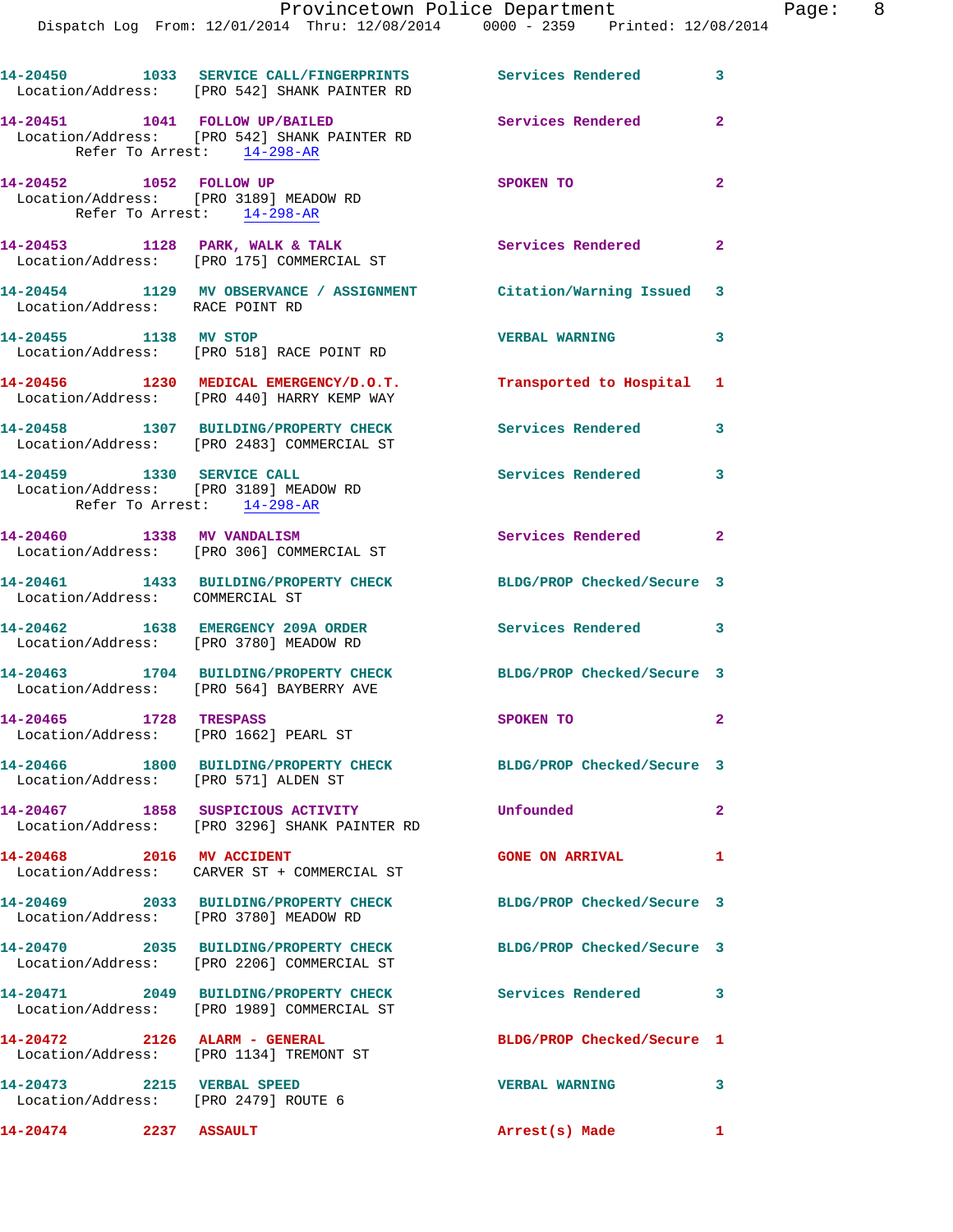|                                        |                                                                                                                  | Provincetown Police Department                                                                                  |                | Page: | 9 |
|----------------------------------------|------------------------------------------------------------------------------------------------------------------|-----------------------------------------------------------------------------------------------------------------|----------------|-------|---|
|                                        | Dispatch Log From: 12/01/2014 Thru: 12/08/2014 0000 - 2359 Printed: 12/08/2014                                   |                                                                                                                 |                |       |   |
| Refer To $P/C$ : $14-302-AR$           | Location/Address: [PRO 1253] BRADFORD ST                                                                         |                                                                                                                 |                |       |   |
|                                        | 14-20475 2333 MV DISABLED<br>Location: [PRO 3672] TOWN LINE                                                      | <b>VERBAL WARNING 2</b>                                                                                         |                |       |   |
|                                        | 14-20476 2333 BUILDING/PROPERTY CHECK BLDG/PROP Checked/Secure 3<br>Location/Address: [PRO 182] COMMERCIAL ST    |                                                                                                                 |                |       |   |
|                                        | 14-20477 2343 BUILDING/PROPERTY CHECK BLDG/PROP Checked/Secure 3<br>Location/Address: [PRO 447] JEROME SMITH RD  |                                                                                                                 |                |       |   |
| For Date: $12/06/2014$ - Saturday      |                                                                                                                  |                                                                                                                 |                |       |   |
|                                        | 14-20479 0045 MV OBSERVANCE / ASSIGNMENT Services Rendered 3<br>Location/Address: BRADFORD ST + STANDISH ST      |                                                                                                                 |                |       |   |
| 14-20480 0117 MV STOP                  | Location/Address: BRADFORD ST + DUNCAN LN                                                                        | Citation/Warning Issued 3                                                                                       |                |       |   |
|                                        | 14-20481 0119 BUILDING/PROPERTY CHECK<br>Location/Address: [PRO 1989] COMMERCIAL ST                              | Services Rendered 3                                                                                             |                |       |   |
|                                        | 14-20482 0133 BUILDING/PROPERTY CHECK BLDG/PROP Checked/Secure 3<br>Location/Address: [PRO 3259] MACMILLAN WHARF |                                                                                                                 |                |       |   |
|                                        | 14-20483 0148 PARK, WALK & TALK<br>Location/Address: [PRO 539] SHANK PAINTER RD                                  | Services Rendered 2                                                                                             |                |       |   |
|                                        | 14-20484 0211 BUILDING/PROPERTY CHECK BLDG/PROP Checked/Secure 3<br>Location/Address: [PRO 554] TREMONT ST       |                                                                                                                 |                |       |   |
|                                        | 14-20485 0219 BUILDING/PROPERTY CHECK BLDG/PROP Checked/Secure 3<br>Location/Address: [PRO 2539] RYDER ST        |                                                                                                                 |                |       |   |
|                                        | 14-20486 0304 BUILDING/PROPERTY CHECK BLDG/PROP Checked/Secure 3<br>Location/Address: [PRO 545] SHANK PAINTER RD |                                                                                                                 |                |       |   |
|                                        | 14-20487 0402 BUILDING/PROPERTY CHECK Services Rendered 3<br>Location/Address: [PRO 106] COMMERCIAL ST           |                                                                                                                 |                |       |   |
|                                        | 14-20488 0457 BUILDING/PROPERTY CHECK BLDG/PROP Checked/Secure 3<br>Location/Address: [PRO 1646] WINSLOW ST      |                                                                                                                 |                |       |   |
|                                        | 14-20489 0506 BUILDING/PROPERTY CHECK BLDG/PROP Checked/Secure 3<br>Location/Address: [PRO 1783] FRANKLIN ST     |                                                                                                                 |                |       |   |
|                                        | 14-20490 0526 LOBBY TRAFFIC<br>Location/Address: [PRO 542] SHANK PAINTER RD                                      | Services Rendered 2                                                                                             |                | 10    |   |
| Location/Address: [PRO 2520] PRINCE ST | 14-20491 0744 BUILDING/PROPERTY CHECK Services Rendered 3                                                        |                                                                                                                 |                |       |   |
| 14-20492 0750 MV COMPLAINT             | Location/Address: [PRO 1400] MONTELLO ST                                                                         | FOLLOW UP AND THE STATE OF THE STATE OF THE STATE OF THE STATE OF THE STATE OF THE STATE OF THE STATE OF THE ST | $\mathbf{2}$   |       |   |
|                                        | 14-20495 0842 PARK, WALK & TALK<br>Location/Address: [PRO 285] COMMERCIAL ST                                     | Services Rendered                                                                                               | $\mathbf{2}$   |       |   |
|                                        | 14-20496 0850 PARK, WALK & TALK<br>Location/Address: [PRO 488] MAYFLOWER AVE                                     | Services Rendered                                                                                               | $\mathbf{2}$   |       |   |
|                                        | 14-20497 0856 PARADE/SPEEDO RUN<br>Location/Address: [PRO 3021] PILGRIM HEIGHTS RD                               | Services Rendered                                                                                               | $\overline{2}$ |       |   |
|                                        | 14-20500 0900 LOST GOLD PURSE/FOUND<br>Location/Address: [PRO 542] SHANK PAINTER RD                              | <b>Services Rendered</b>                                                                                        | 3              |       |   |
| 14-20499 0919 COMPLAINT                |                                                                                                                  | Services Rendered 3                                                                                             |                |       |   |

Location/Address: [PRO 371] COMMERCIAL ST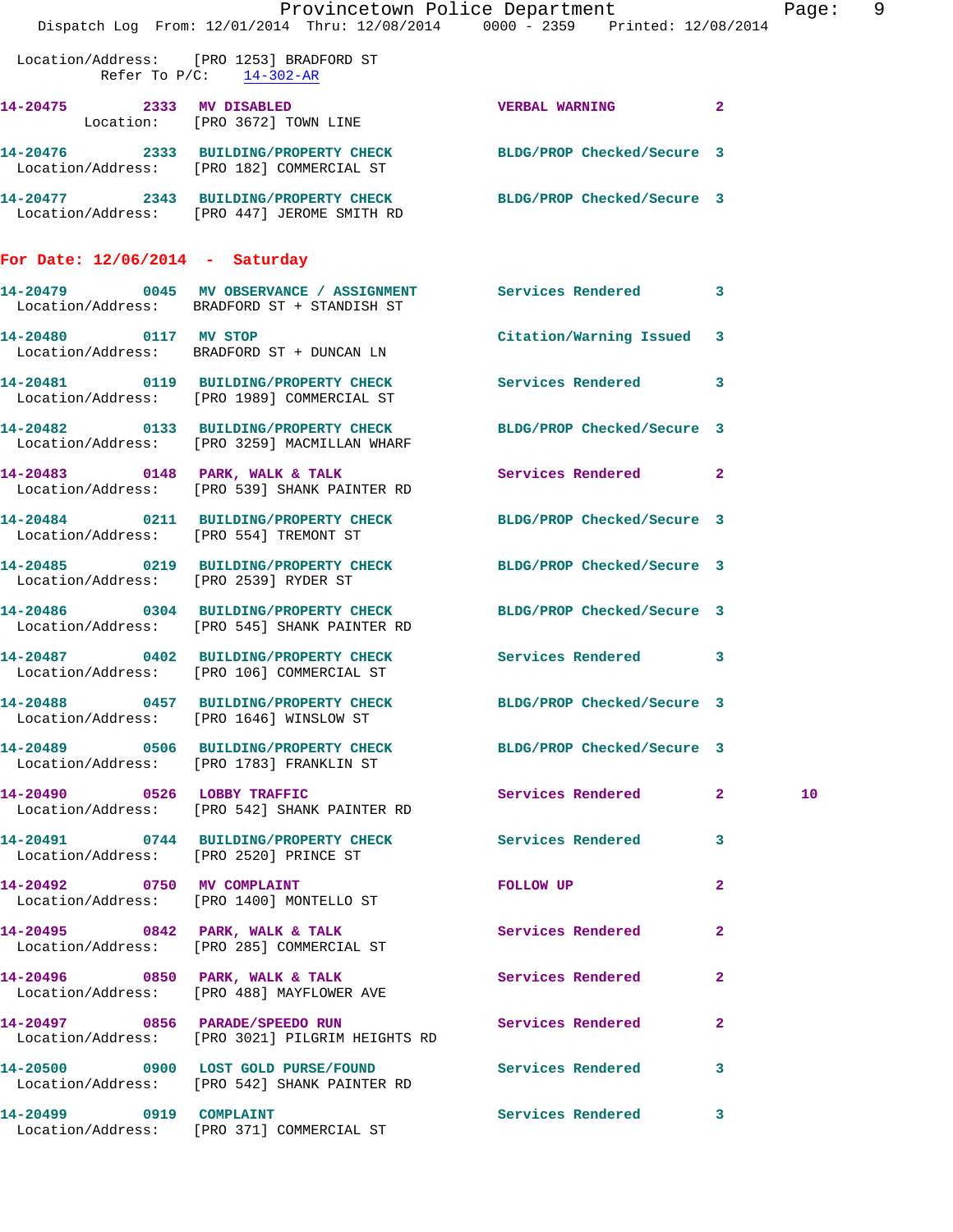Dispatch Log From: 12/01/2014 Thru: 12/08/2014 0000 - 2359 Printed: 12/08/2014

|                                                                                                       | 14-20501 0926 ALARM - GENERAL<br>Location/Address: [PRO 2806] BRADFORD ST EXT         | False Alarm                | $\mathbf{1}$   |
|-------------------------------------------------------------------------------------------------------|---------------------------------------------------------------------------------------|----------------------------|----------------|
|                                                                                                       | 14-20502 1153 BUILDING/PROPERTY CHECK<br>Location/Address: [PRO 2483] COMMERCIAL ST   | Services Rendered          | 3              |
| 14-20503 1243 MV STOP                                                                                 | Location/Address: STANDISH ST + COMMERCIAL ST                                         | <b>VERBAL WARNING</b>      | 3              |
| 14-20504 1311 MV DISABLED                                                                             | Location/Address: [PRO 197] COMMERCIAL ST                                             | Services Rendered          | $\overline{2}$ |
| 14-20505 1311 PARK, WALK & TALK<br>Location: CENTRAL WEST                                             |                                                                                       | <b>Services Rendered</b>   | $\mathbf{2}$   |
|                                                                                                       | 14-20506 1417 BUILDING/PROPERTY CHECK<br>Location/Address: [PRO 2898] JEROME SMITH RD | <b>Services Rendered</b>   | 3              |
|                                                                                                       | 14-20507 1534 TRAFFIC CONTROL<br>Location/Address: WINTHROP ST + BRADFORD ST          | <b>Services Rendered</b>   | $\mathbf{3}$   |
| 14-20508 1554 SERVICE CALL                                                                            | Location/Address: [PRO 569] WINSLOW ST                                                | Services Rendered 3        |                |
|                                                                                                       | 14-20509 1635 BUILDING/PROPERTY CHECK<br>Location/Address: [PRO 2206] COMMERCIAL ST   | BLDG/PROP Checked/Secure 3 |                |
| 14-20510 1656 FOLLOW UP/MOVED<br>Location/Address: [PRO 3189] MEADOW RD<br>Refer To Arrest: 14-298-AR |                                                                                       | Services Rendered 2        |                |
|                                                                                                       | 14-20511 1717 BUILDING/PROPERTY CHECK<br>Location/Address: [PRO 3259] MACMILLAN WHARF | BLDG/PROP Checked/Secure 3 |                |
|                                                                                                       | 14-20512 1843 SUSPICIOUS ACTIVITY<br>Location/Address: [PRO 3017] HARRY KEMP WAY      | Services Rendered          | $\mathbf{2}$   |
|                                                                                                       | 14-20513 1852 ALARM - FIRE<br>Location/Address: [PRO 155] COMMERCIAL ST               | False Alarm                | $\mathbf{1}$   |
| Location/Address: [PRO 571] ALDEN ST                                                                  | 14-20514 1940 BUILDING/PROPERTY CHECK                                                 | BLDG/PROP Checked/Secure 3 |                |
| 14-20515 2024 DISTURBANCE                                                                             | Location/Address: [PRO 3094] COMMERCIAL ST                                            | <b>SPOKEN TO</b>           | $\mathbf{1}$   |
|                                                                                                       | 14-20517 2147 BUILDING/PROPERTY CHECK<br>Location/Address: [PRO 444] HIGH POLE HILL   | BLDG/PROP Checked/Secure 3 |                |
|                                                                                                       | 14-20518 2311 BUILDING/PROPERTY CHECK<br>Location/Address: [PRO 3430] COMMERCIAL ST   | Services Rendered          | 3              |
|                                                                                                       | 14-20519 2314 BUILDING/PROPERTY CHECK<br>Location/Address: [PRO 530] SHANK PAINTER RD | BLDG/PROP Checked/Secure 3 |                |
| Location/Address: [PRO 2539] RYDER ST                                                                 | 14-20520 2331 BUILDING/PROPERTY CHECK                                                 | BLDG/PROP Checked/Secure 3 |                |
|                                                                                                       | 14-20521 2332 BUILDING/PROPERTY CHECK<br>Location/Address: [PRO 2483] COMMERCIAL ST   | Services Rendered 3        |                |
| For Date: $12/07/2014$ - Sunday                                                                       |                                                                                       |                            |                |
|                                                                                                       | Location/Address: [PRO 1638] COMMERCIAL ST                                            | BLDG/PROP Checked/Secure 3 |                |
|                                                                                                       | 14-20524 0052 MV OBSERVANCE / ASSIGNMENT<br>Location/Address: BRADFORD ST + RYDER ST  | <b>Services Rendered</b>   | 3              |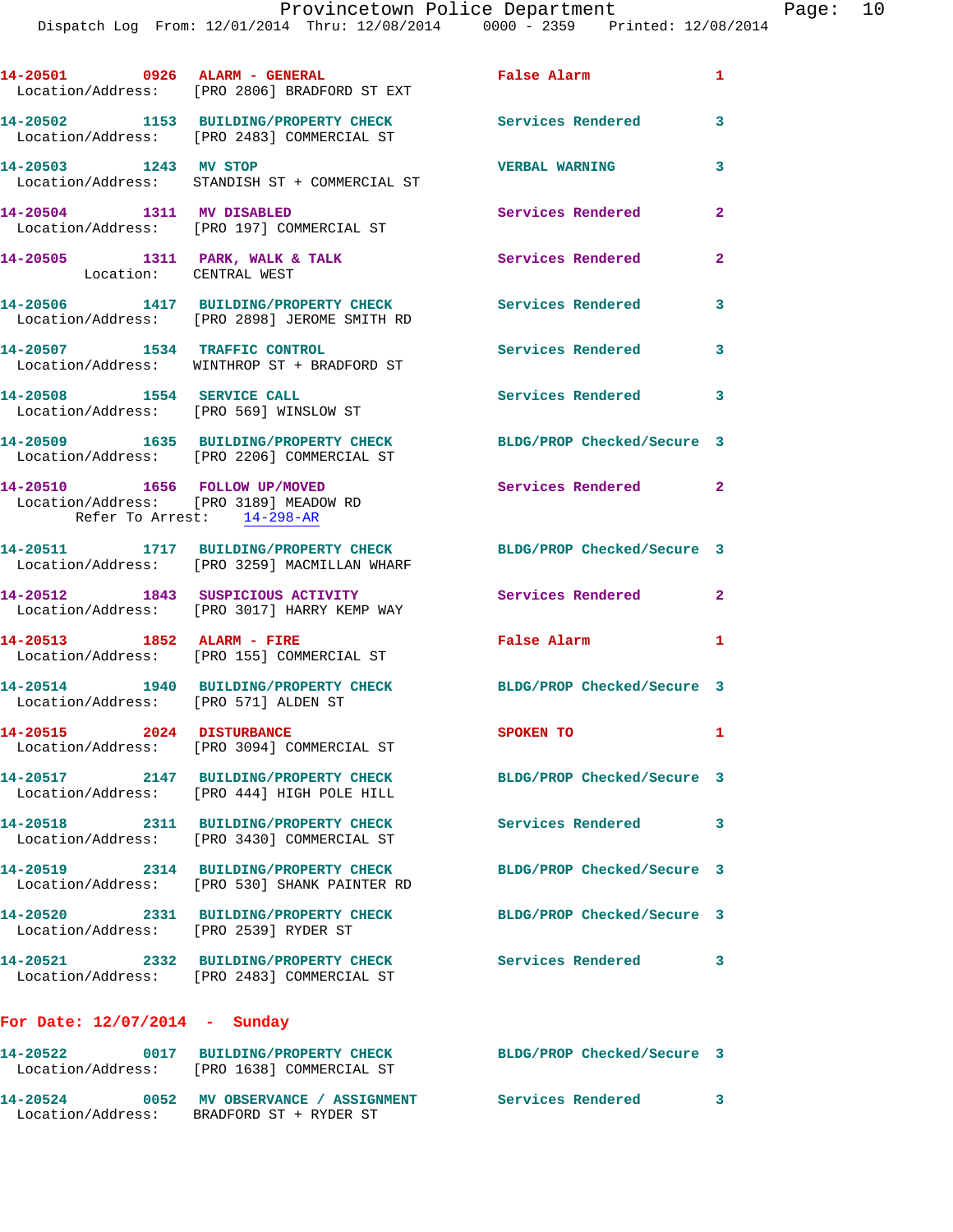|                                                                |                                                                                                             | Provincetown Police Department<br>Dispatch Log From: 12/01/2014 Thru: 12/08/2014 0000 - 2359 Printed: 12/08/2014       | Page: 11       |
|----------------------------------------------------------------|-------------------------------------------------------------------------------------------------------------|------------------------------------------------------------------------------------------------------------------------|----------------|
|                                                                | Location/Address: [PRO 106] COMMERCIAL ST                                                                   | 14-20523 0053 MV OBSERVANCE / ASSIGNMENT Services Rendered 3                                                           |                |
|                                                                | 14-20525 0114 DISTURBANCE<br>Location/Address: [PRO 3443] COMMERCIAL ST                                     | No Action Required 1                                                                                                   |                |
|                                                                |                                                                                                             | 14-20527   0139   BUILDING/PROPERTY CHECK   BLDG/PROP Checked/Secure 3<br>Location/Address: [PRO 3259] MACMILLAN WHARF |                |
|                                                                | Location/Address: [PRO 2489] BRADFORD ST                                                                    | 14-20526 0141 MV OBSERVANCE / ASSIGNMENT Services Rendered 3                                                           |                |
|                                                                | Location/Address: [PRO 2568] COMMERCIAL ST                                                                  | 14-20528 0155 BUILDING/PROPERTY CHECK BLDG/PROP Checked/Secure 3                                                       |                |
|                                                                | 14-20529 0211 FOUND WALLET<br>Location/Address: [PRO 2737] COMMERCIAL ST                                    | Services Rendered 3                                                                                                    |                |
|                                                                | 14-20530 0416 B & E BURGLARY<br>Location/Address: [PRO 3096] COMMERCIAL ST                                  | Services Rendered 2                                                                                                    | $\overline{2}$ |
|                                                                | 14-20531 0429 MV COMPLAINT<br>Location/Address: [PRO 526] RYDER ST EXT                                      | Services Rendered<br>$\overline{2}$                                                                                    |                |
|                                                                | Location/Address: [PRO 519] RACE POINT RD                                                                   | 14-20532 0436 BUILDING/PROPERTY CHECK BLDG/PROP Checked/Secure 3                                                       |                |
|                                                                | Location/Address: [PRO 2206] COMMERCIAL ST                                                                  | 14-20533 0501 BUILDING/PROPERTY CHECK BLDG/PROP Checked/Secure 3                                                       |                |
|                                                                | 14-20534 0602 LOBBY TRAFFIC<br>Location/Address: [PRO 542] SHANK PAINTER RD                                 | Services Rendered 2                                                                                                    | 7              |
|                                                                | 14-20535 0721 BUILDING/PROPERTY CHECK<br>Location/Address: [PRO 2977] COMMERCIAL ST                         | <b>Services Rendered</b><br>$\mathbf{3}$                                                                               |                |
| 14-20536 0732 FOLLOW UP<br>Location/Address: COMMERCIAL ST     |                                                                                                             | Could Not Locate 2                                                                                                     | 1              |
|                                                                | Location/Address: [PRO 1778] SHANK PAINTER RD                                                               | 14-20537 0749 BUILDING/PROPERTY CHECK BLDG/PROP Checked/Secure 3                                                       |                |
|                                                                | Location/Address: HIGH POLE HL + BRADFORD ST                                                                | 14-20538 0754 MV OBSERVANCE / ASSIGNMENT Services Rendered 3                                                           |                |
|                                                                | 14-20539 0802 MV OBSERVANCE / ASSIGNMENT Services Rendered<br>Location/Address: [PRO 106] COMMERCIAL ST     | $\mathbf{3}$                                                                                                           |                |
|                                                                | 14-20540 0905 BUILDING/PROPERTY CHECK<br>Location/Address: [PRO 526] RYDER ST EXT                           | Services Rendered 3                                                                                                    |                |
| 14-20542 0921 MV STOP<br>Location/Address: [PRO 2513] ROUTE 6  |                                                                                                             | Services Rendered<br>3                                                                                                 |                |
| Location/Address: [PRO 3287] ROUTE 6                           | 14-20543 0933 PARK, WALK & TALK                                                                             | Services Rendered<br>$\mathbf{2}$                                                                                      |                |
|                                                                | 14-20544 0943 MV OBSERVANCE / ASSIGNMENT Services Rendered<br>Location/Address: HOWLAND ST + HARRY KEMP WAY | 3                                                                                                                      |                |
|                                                                | 14-20545 0951 VERBAL STOP SIGN<br>Location/Address: HOWLAND ST + COMMERCIAL ST                              | <b>VERBAL WARNING</b><br>3                                                                                             |                |
|                                                                | 14-20546 1045 SUSPICIOUS ACTIVITY<br>Location/Address: [PRO 752] BRADFORD ST                                | <b>Services Rendered</b><br>$\mathbf{2}$                                                                               |                |
| 14-20547 1110 SERVE WARRANT<br>Location/Address: COMMERCIAL ST |                                                                                                             | Could Not Locate 3                                                                                                     |                |
|                                                                |                                                                                                             | 14-20548 1243 BUILDING/PROPERTY CHECK BLDG/PROP Checked/Secure 3                                                       |                |

Location/Address: [PRO 3259] MACMILLAN WHARF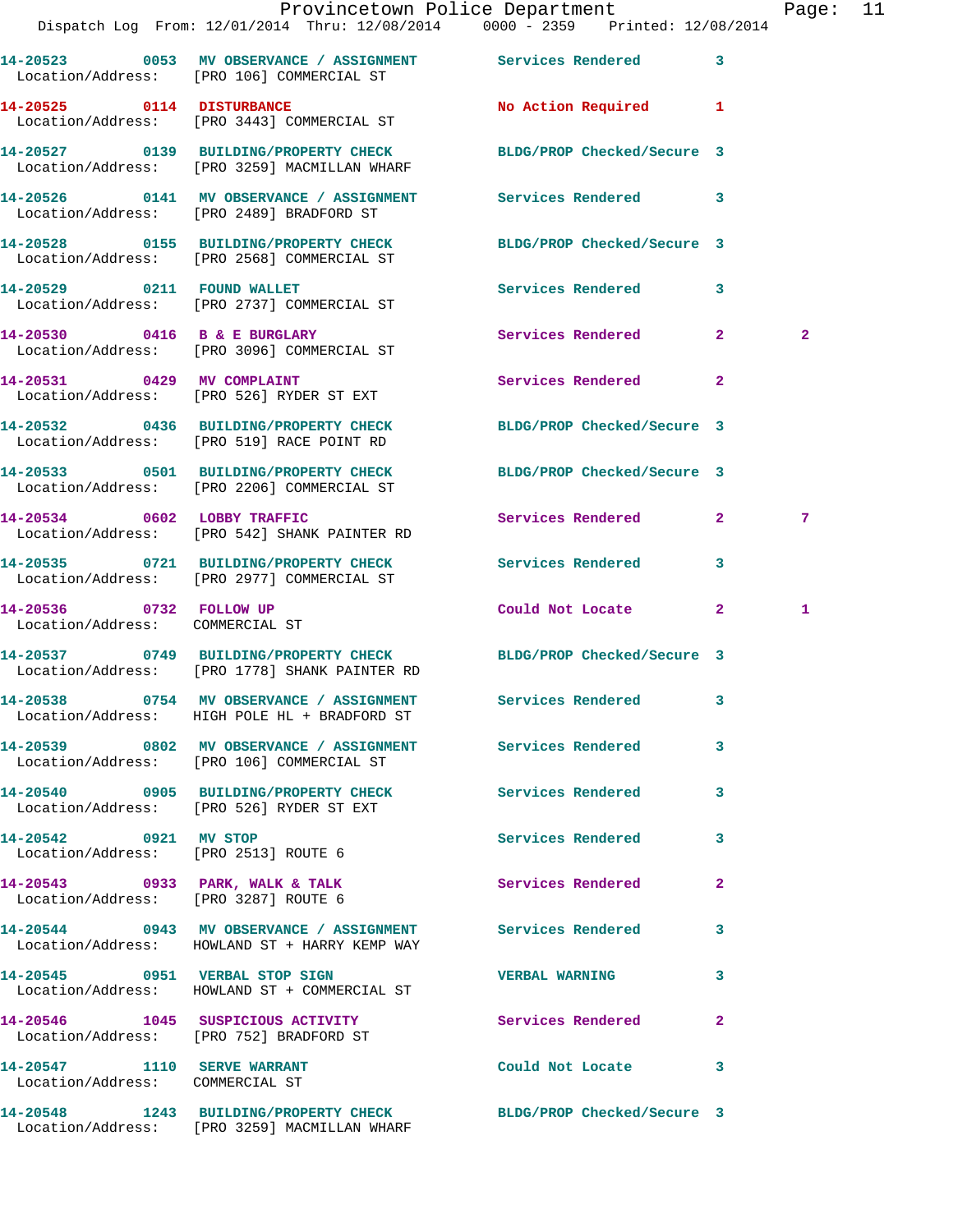| Location/Address: [PRO 37] BRADFORD ST                     | 14-20549 1303 VERBAL STOLEN PLATE                                                                         | <b>VERBAL WARNING</b>      | 3                       |
|------------------------------------------------------------|-----------------------------------------------------------------------------------------------------------|----------------------------|-------------------------|
|                                                            | 14-20550 1318 MV OBSERVANCE / ASSIGNMENT Services Rendered<br>Location/Address: BRADFORD ST + STANDISH ST |                            | $\overline{\mathbf{3}}$ |
|                                                            | 14-20551 1322 MV OBSERVANCE / ASSIGNMENT Services Rendered<br>Location/Address: [PRO 2818] CONWELL ST     |                            | 3                       |
| Location/Address: [PRO 571] ALDEN ST                       | 14-20552 1553 BUILDING/PROPERTY CHECK                                                                     | BLDG/PROP Checked/Secure 3 |                         |
| Location/Address: [PRO 2513] ROUTE 6                       | 14-20553 1558 MV OBSERVANCE / ASSIGNMENT No Action Required                                               |                            | 3                       |
| 14-20554 1600 MV STOP<br>Location/Address: ROUTE 6         |                                                                                                           | Citation/Warning Issued 3  |                         |
| 14-20555 1602 MV STOP                                      | Location: [PRO 3672] TOWN LINE                                                                            | <b>VERBAL WARNING</b>      | 3                       |
|                                                            | 14-20556 1628 BUILDING/PROPERTY CHECK<br>Location/Address: [PRO 175] COMMERCIAL ST                        | BLDG/PROP Checked/Secure 3 |                         |
| 14-20557 1629 MV STOP<br>Location/Address: ROUTE 6         |                                                                                                           | Citation/Warning Issued 3  |                         |
| Location/Address: CONWELL ST                               | 14-20558 1630 MV OBSERVANCE / ASSIGNMENT                                                                  | No Action Required 3       |                         |
|                                                            | 14-20559 1632 BUILDING/PROPERTY CHECK<br>Location/Address: [PRO 433] RYDER ST EXT                         | BLDG/PROP Checked/Secure 3 |                         |
| 14-20560 1817 FOLLOW UP<br>Location/Address: COMMERCIAL ST |                                                                                                           | Services Rendered 2        |                         |
|                                                            | 14-20561 1829 BUILDING/PROPERTY CHECK<br>Location/Address: [PRO 580] BRADFORD ST                          | BLDG/PROP Checked/Secure 3 |                         |
| 14-20562 1851 MV STOP                                      | Location/Address: [PRO 487] COMMERCIAL ST                                                                 | <b>VERBAL WARNING</b>      | 3                       |
|                                                            | 14-20563 1852 BUILDING/PROPERTY CHECK<br>Location/Address: [PRO 1638] COMMERCIAL ST                       | BLDG/PROP Checked/Secure 3 |                         |
| 14-20564<br>Location/Address: COMMERCIAL ST                | 1945 SERVE WARRANT                                                                                        | Could Not Locate           | 3                       |
|                                                            | 14-20565 2015 BUILDING/PROPERTY CHECK<br>Location/Address: [PRO 530] SHANK PAINTER RD                     | BLDG/PROP Checked/Secure 3 |                         |
| Location/Address: [PRO 512] PRINCE ST                      | 14-20566 2023 BUILDING/PROPERTY CHECK                                                                     | BLDG/PROP Checked/Secure 3 |                         |
|                                                            | 14-20567 2024 BUILDING/PROPERTY CHECK<br>Location/Address: [PRO 306] COMMERCIAL ST                        | BLDG/PROP Checked/Secure 3 |                         |
|                                                            | 14-20568 2105 MV OBSERVANCE / ASSIGNMENT<br>Location/Address: [PRO 1867] SHANK PAINTER RD                 | No Action Required         | 3                       |
|                                                            | 14-20569 2121 BUILDING/PROPERTY CHECK<br>Location/Address: [PRO 1337] COMMERCIAL ST                       | Services Rendered          | 3                       |
| Location/Address: HOWLAND ST                               | 14-20570 2139 MV OBSERVANCE / ASSIGNMENT Services Rendered                                                |                            | 3                       |
| For Date: $12/08/2014$ - Monday                            |                                                                                                           |                            |                         |

**14-20571 0036 BUILDING/PROPERTY CHECK BLDG/PROP Checked/Secure 3**